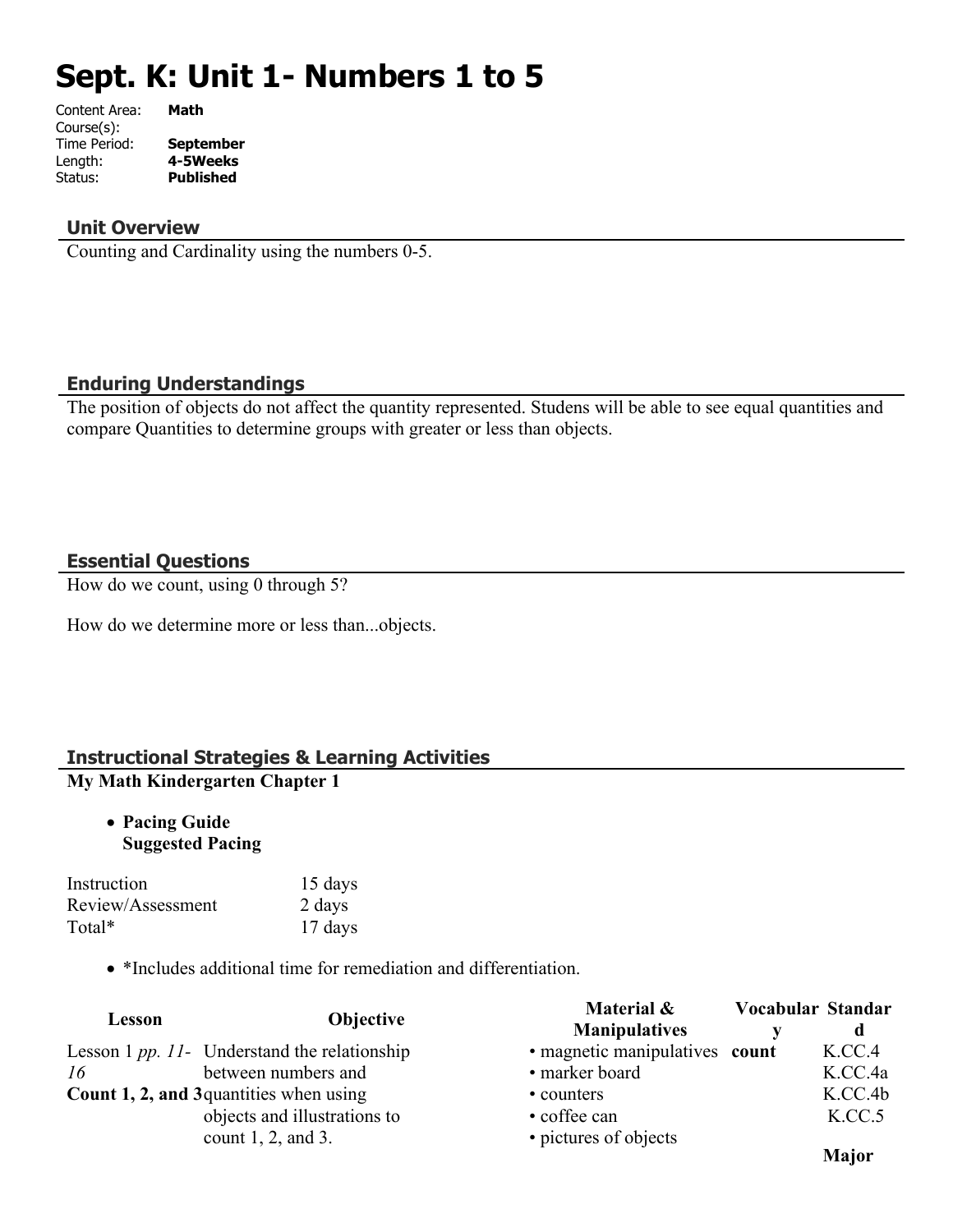#### **Cluster**

| 22<br>$1, 2,$ and 3                                           | Lesson 2 pp. 17- Recognize and write<br>the numerals 1, 2, and<br><b>Read and Write</b> 3 and represent a<br>number of objects with<br>a written numeral. | • chart paper<br>• markers<br>• two-color counters<br>• pictures of objects                              | number<br>one<br>two<br>three | MP 2, 3,<br>4, 6<br>K.CC.3<br>K.CC.4<br>K.CC.4a<br>K.CC.4c<br>K.CC.5                                         |
|---------------------------------------------------------------|-----------------------------------------------------------------------------------------------------------------------------------------------------------|----------------------------------------------------------------------------------------------------------|-------------------------------|--------------------------------------------------------------------------------------------------------------|
|                                                               |                                                                                                                                                           |                                                                                                          |                               | <b>Major</b><br><b>Cluster</b>                                                                               |
| 28<br>Count 4 and 5                                           | Lesson 3 pp. 23- Understand the relationship<br>between numbers and<br>quantities when using<br>objects and illustrations to<br>count 4 and 5.            | • chart paper<br>• markers<br>• two-color counters<br>• shaker<br>• connecting cubes                     |                               | $MP_1, 2,$<br>4, 6<br>K.CC.4<br>K.CC.4a<br>K.CC.4b<br>K.CC.5<br><b>Major</b><br><b>Cluster</b>               |
| 34<br><b>Read and Write</b> and represent a<br>4 and 5        | Lesson 4 <i>pp.</i> 29- Recognize and write<br>the numerals 4 and 5<br>number of objects with<br>a written numeral.                                       | $\cdot$ cards<br>• markers<br>• connecting cubes<br>• chart paper<br>• counters<br>• pictures of objects | four<br>five                  | MP 1, 3,<br>4, 5, 6, 8<br>K.CC.3<br>K.CC.4<br>K.CC.4a<br>K.CC.4c<br>K.CC.5<br><b>Major</b><br><b>Cluster</b> |
| 40<br><b>Read and Write</b><br>Zero                           | Lesson 5 pp. 35- Recognize and write<br>the numeral 0.                                                                                                    | • connecting cubes<br>• scene with animals and<br>same scene with no<br>animals                          | zero                          | MP 1, 2,<br>3<br>K.CC.3<br>K.CC.5<br><b>Major</b><br><b>Cluster</b>                                          |
| <b>Check My Progress</b><br>Lesson 6 $pp.$ 43- Use one-to-one |                                                                                                                                                           | $\bullet$ books                                                                                          | equal to                      | $MP_1, 2,$<br>3, 4, 6<br>K.CC.6                                                                              |
| 48<br><b>Equal To</b>                                         | correspondence to<br>determine whether groups<br>are equal to each other.                                                                                 | • color tiles<br>• counters<br>• connecting cubes                                                        |                               | <b>Major</b><br><b>Cluster</b>                                                                               |
|                                                               |                                                                                                                                                           |                                                                                                          |                               | MP 2, 4,<br>5                                                                                                |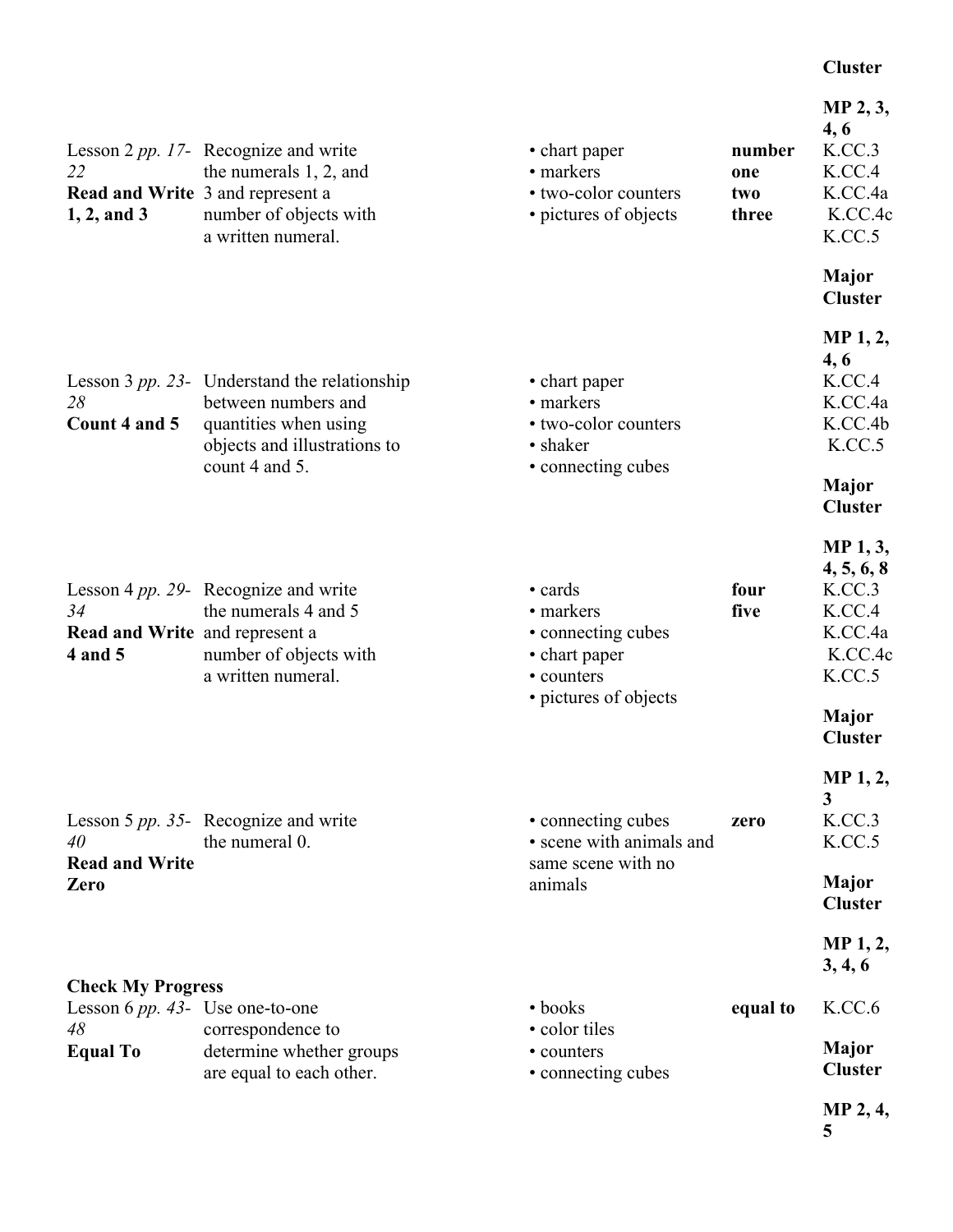| Lesson $7$ pp. 49- Use one-to-one<br>54                                   | correspondence to identify                                                 | • magnetic board or<br>chalkboard                     | greater<br>than | K.CC.6                                                                           |
|---------------------------------------------------------------------------|----------------------------------------------------------------------------|-------------------------------------------------------|-----------------|----------------------------------------------------------------------------------|
| <b>Greater Than</b>                                                       | a group that is greater than<br>another group.                             | • eraser<br>• magnetic letters<br>• attribute buttons |                 | <b>Major</b><br><b>Cluster</b>                                                   |
|                                                                           |                                                                            | • counters<br>• color tiles                           |                 | <b>MP</b> 1, 2,<br>5, 6                                                          |
| Lesson 8 $pp. 55$ - Use one-to-one<br>60                                  | correspondence to identify                                                 | • small plastic bags<br>• connecting cubes            | less than       | K.CC.6                                                                           |
| <b>Less Than</b>                                                          | a group that is less than<br>another group.                                | · attribute buttons<br>• counters<br>· color tiles    |                 | <b>Major</b><br><b>Cluster</b>                                                   |
|                                                                           |                                                                            |                                                       |                 | <b>MP</b> 1, 2,<br>4, 5                                                          |
| Lesson 9 $pp. 61$ - Use one-to-one<br>66<br>Compare                       | correspondence and<br>counting to compare                                  | • two-color counters                                  |                 | K.CC.6<br>K.CC.7                                                                 |
|                                                                           | Numbers 0 to 5 groups and determine<br>which group is greater              |                                                       |                 | <b>Major</b><br><b>Cluster</b>                                                   |
|                                                                           | than, less than, or whether<br>the groups are equal to each other.         |                                                       |                 | MP 1, 2,<br>4,6                                                                  |
| <b>Check My Progress</b>                                                  | Lesson 10 $pp.$ 69-Identify numbers from                                   | • counters                                            |                 | K.CC.3                                                                           |
| 74<br><b>One More</b>                                                     | 1 to 5 in sequence<br>understanding that each<br>successive number name is | • color tiles                                         |                 | K.CC.4<br>K.CC.4c<br>K.CC.5                                                      |
|                                                                           | referring to an amount that<br>is one larger.                              |                                                       |                 | Major<br><b>Cluster</b>                                                          |
| 80<br><b>Problem Solving</b><br><b>Strategy: Draw a</b><br><b>Diagram</b> | Lesson 11 $pp.$ 75-Draw a diagram to solve<br>problems.                    | · stuffed animals                                     |                 | MP <sub>1</sub> , 2,<br>4, 5<br>K.CC.3<br>K.CC.4<br>K.CC.4a<br>K.CC.4b<br>K.CC.5 |
|                                                                           |                                                                            |                                                       |                 | <b>Major</b><br><b>Cluster</b>                                                   |
|                                                                           |                                                                            |                                                       |                 | MP 1, 3,<br>4,6                                                                  |

## **Integration of Career Readiness, Life Literacies and Key Skills**

TECH.9.4.2.DC.3 Explain how to be safe online and follow safe practices when using the internet (e.g.,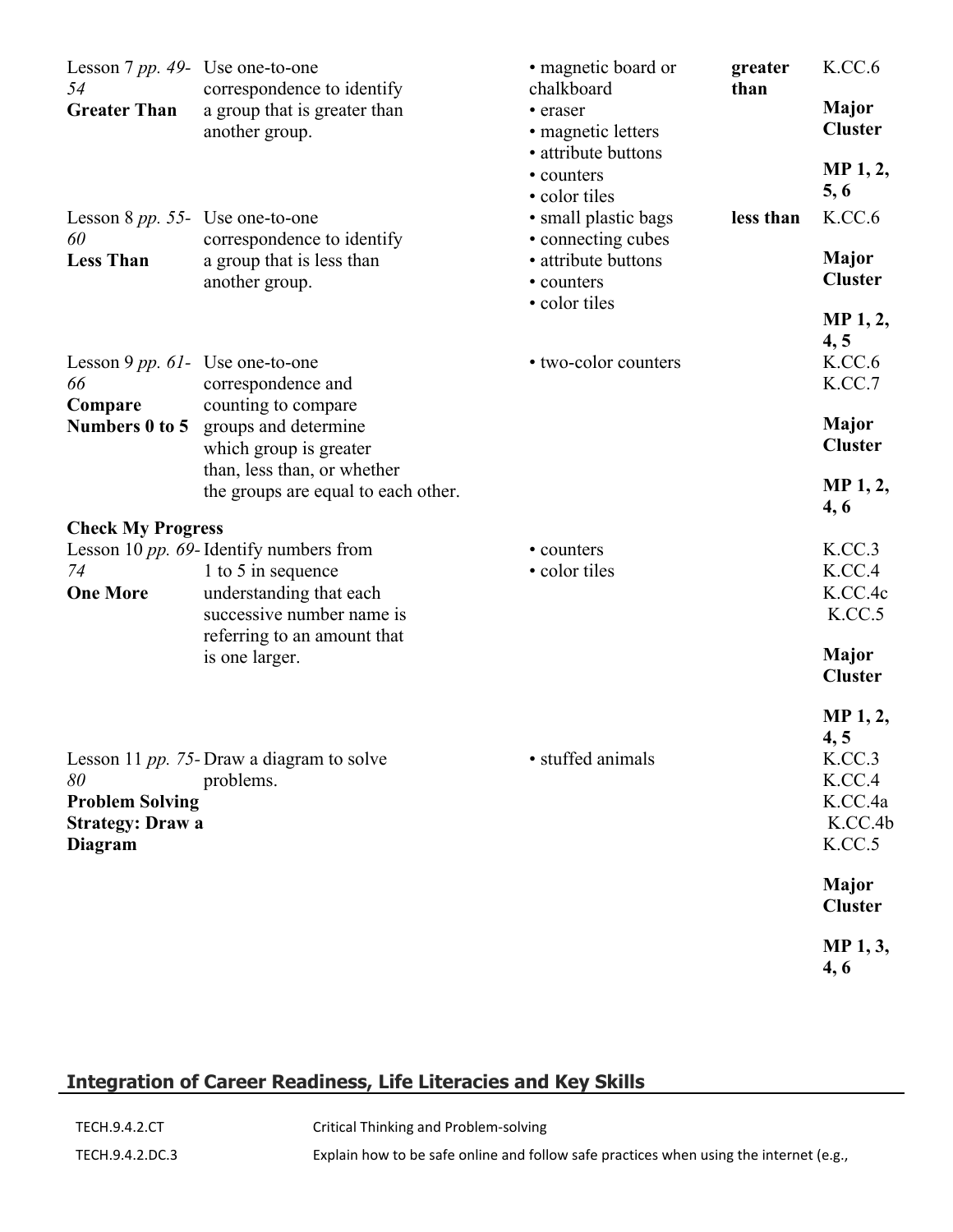|                      | $8.1.2 \text{ N}$ $1.3, 8.1.2 \text{ N}$ $1.4$ $1.4$                                         |
|----------------------|----------------------------------------------------------------------------------------------|
| TECH.9.4.2.CT.2      | Identify possible approaches and resources to execute a plan (e.g., 1.2.2.CR1b, 8.2.2.ED.3). |
|                      | Different types of jobs require different knowledge and skills.                              |
| <b>WRK.9.2.2.CAP</b> | Career Awareness and Planning                                                                |

#### **Technology and Design Integration**

Utilize programs on the IPad.

Use of Shutterfly Share Site.

Smartboard lessons and technology

| $CS.K-2.8.1.2.NI.4$ | Explain why access to devices need to be secured.                                                                                                         |
|---------------------|-----------------------------------------------------------------------------------------------------------------------------------------------------------|
| $CS.K-2.8.1.2.1C.1$ | Compare how individuals live and work before and after the implementation of new<br>computing technology.                                                 |
|                     | Computing technology has positively and negatively changed the way individuals live and<br>work (e.g., entertainment, communication, productivity tools). |
| $CS.K-2.8.1.2.NI.3$ | Create a password that secures access to a device. Explain why it is important to create<br>unique passwords that are not shared with others.             |

#### **Interdisciplinary Connections**

| LA.SL.K.1   | Participate in collaborative conversations with diverse partners about kindergarten topics<br>and texts with peers and adults in small and larger groups.                                                                |
|-------------|--------------------------------------------------------------------------------------------------------------------------------------------------------------------------------------------------------------------------|
| LA.SL.K.1.A | Follow agreed-upon norms for discussions (e.g., listening to others with care and taking<br>turns speaking about the topics and texts under discussion).                                                                 |
| LA.SL.K.2   | Confirm understanding of a text read aloud or information presented orally or through<br>other media by asking and answering questions about key details and requesting<br>clarification if something is not understood. |
| LA.SL.K.3   | Ask and answer questions in order to seek help, get information, or clarify something that<br>is not understood.                                                                                                         |

#### **Differentiation**

Each chapter in My Math teacher manual contains differentiated instruction for Approaching level, On Level and Above level students.

#### **Modifications & Accommodations**

I&RS and 504 accommodations will be utilized in addition to the differentiated instruction in the Unit.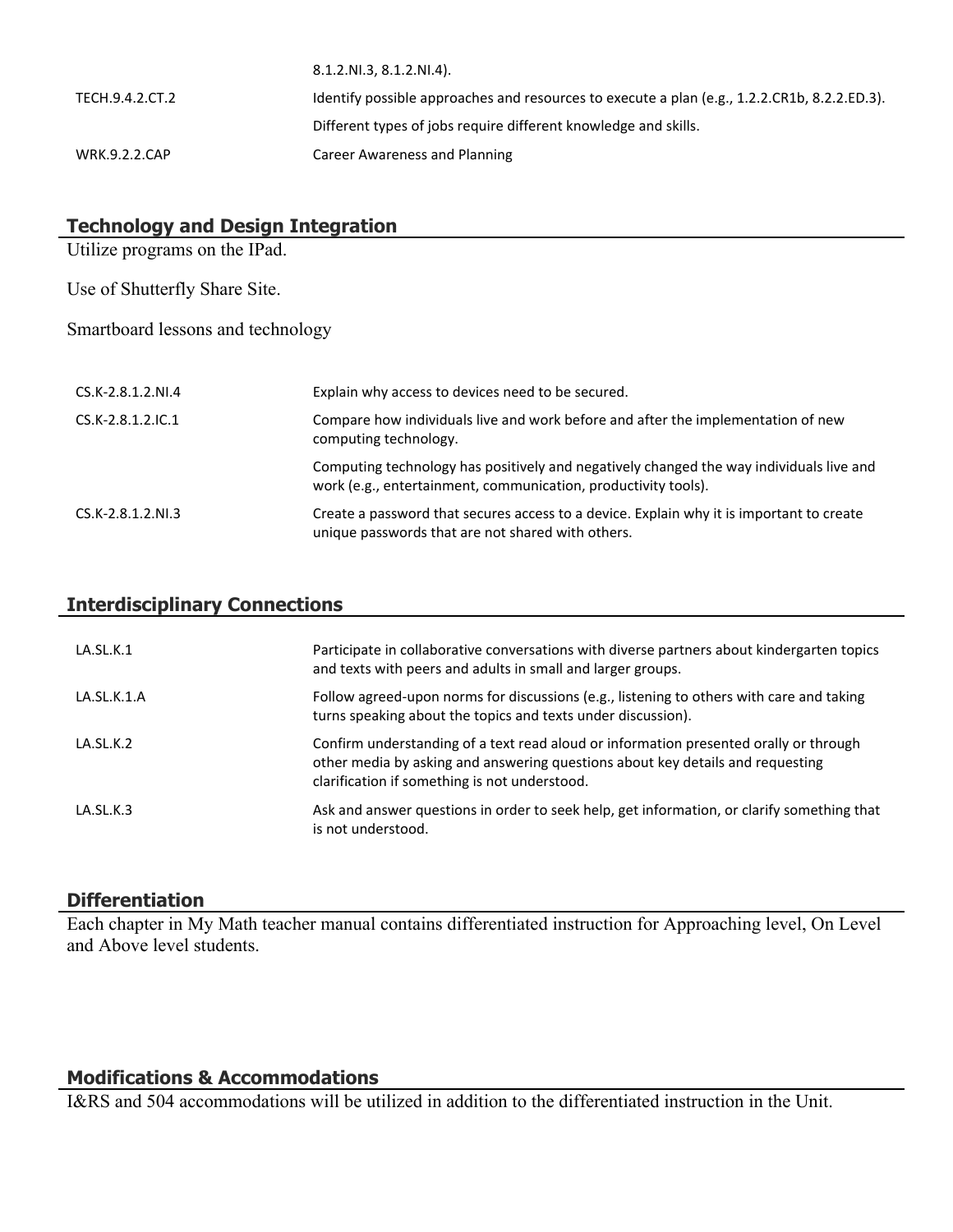#### **Benchmark Assessments**

Check My Progress - Lessons 1-5

Check My Progress - Lessons 6-9

#### **Formative Assessments**

Teacher observation

Discussion

Worksheets

#### **Summative Assessments**

Assessments for chapters located in My Math Unit.

### **Instructional Materials**

See above.

| <b>Standards</b> |                                                                                                                                                                                                 |
|------------------|-------------------------------------------------------------------------------------------------------------------------------------------------------------------------------------------------|
| MA.K.CC.A.3      | Write numbers from 0 to 20. Represent a number of objects with a written numeral 0-20<br>(with 0 representing a count of no objects).                                                           |
| MA.K.CC.B.4a     | When counting objects, say the number names in the standard order, pairing each object<br>with one and only one number name and each number name with one and only one<br>object.               |
| MA.K.CC.B.4b     | Understand that the last number name said tells the number of objects counted. The<br>number of objects is the same regardless of their arrangement or the order in which they<br>were counted. |
| MA.K.CC.B.4c     | Understand that each successive number name refers to a quantity that is one larger.                                                                                                            |
| MA.K.CC.B.5      | Count to answer "how many?" questions about as many as 20 things arranged in a line, a                                                                                                          |